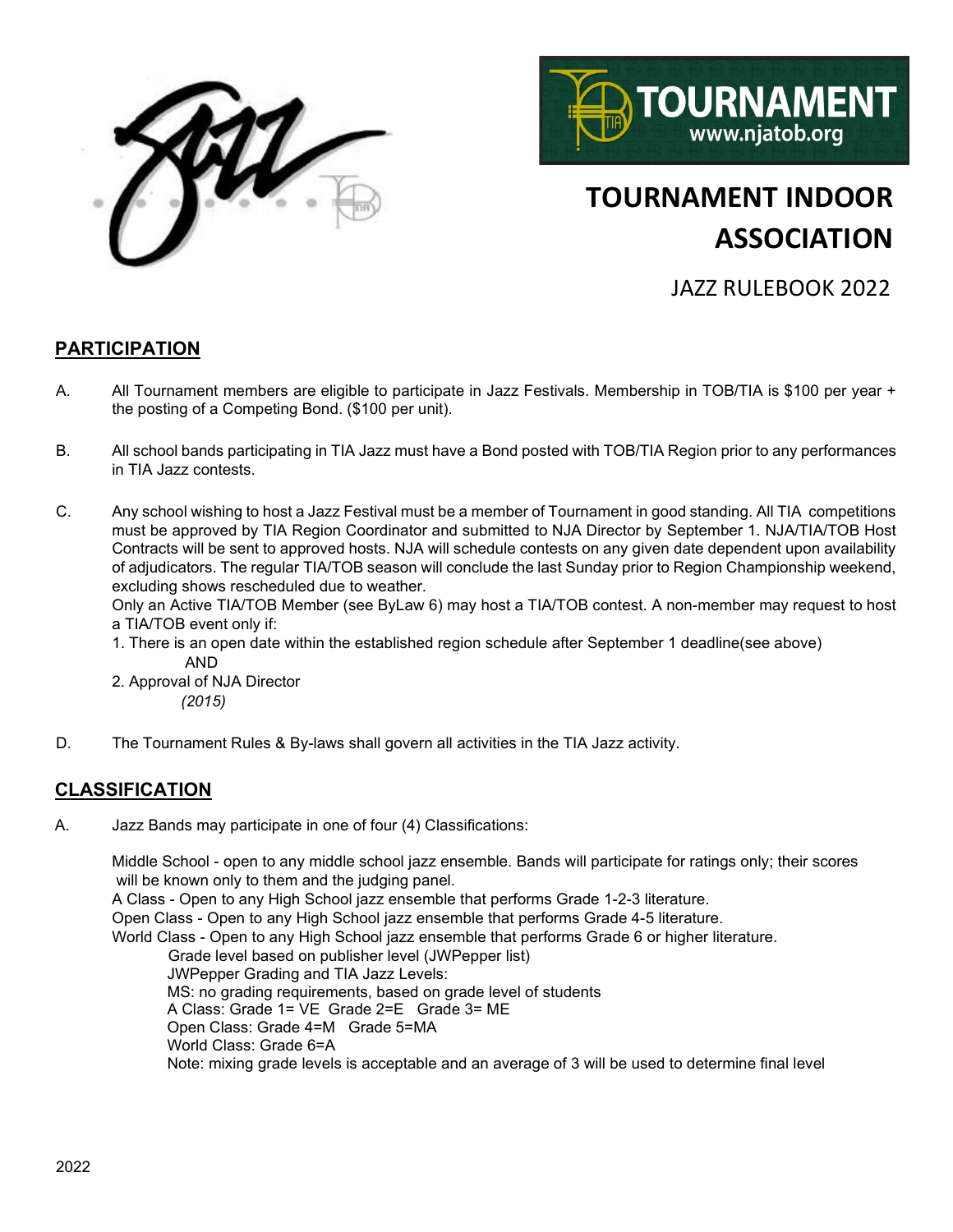B. The order of appearance at any TIA Jazz Contest will be determined by the date of enrollment. Earliest enrollees will receive the latest times in their Classification. If a band has a time demand, they should make the host and the Region Coordinator aware of those demands prior to the posting of the order of appearance.

#### **JAZZ FESTIVAL PROCEDURES**

- A. Jazz Band rating will be determined by two (2) judges' equal ratings. During the season, only ratings will be assigned/announced, not scores. Rating categories will be: Bronze:1, Silver: 2, Gold: 3. At the TIA Atlantic Coast Championship, numeric scores(60-100) and placements are announced. Middle School Bands will only have ratings announced. At the TIA Atlantic Coast Championship, three (3) judges will evaluate bands.
- B. Each band is recommended to play three separate selections. If a band is performing a major, lengthy work, only two selections are recommended. The tabulator will score the lengthy work as two songs. The lengthy selection must be approved by the chief judge of the show in advance.
- C. Band Directors are responsible for providing two copies of scores for each selection they will perform. Musical scores should be given to the chief judge at the show site, and they will be returned to the director at the end of the evening along with their score sheets.
- D. Each band must use the 'stack' (three level) setup.
- E. After each contest, directors will receive their band's score sheets and commentary. There is no post contest meeting.
- F. Directors are responsible for the conduct of his/her students at shows. Jazz Band members should represent their schools and communities in a positive manner. If a band member behaves in a negative manner, the Jazz Chair may send a communication detailing the behavior to the director and/or principal.
- G. A school planning to participate in the TIA Atlantic Coast Championship in Wildwood should participate in at least one (1) TIA-sanctioned Jazz Band event prior to the TIA Atlantic Coast Championship at Wildwood, if possible.
- H. When a band is introduced before their performance, director and musical selections, with soloists, will be announced. Standard TIA Announcer Sheet must be provided to host(see page 4).
- I Sound systems:
	- 1. A school representative from the performing school may be positioned near the sound board operator to help with sound levels and make suggestions. In order to save setup time it is strongly suggested that bands use the house system. If a band wishes to use their own sound system, it must be set up prior to the start of their performance.
	- 2. At TIA Atlantic Coast Championship, no sound board is present. Bands will use the provided PA system for soloists.

#### J. Awards

- 1. Ratings for each classification will be announced following all performances.
- 2. Scores are announced ONLY at the Atlantic Coast Championship.
- 3. Middle School Bands will only have their ratings announced.
- 4. At the discretion of the show host, the following awards may also be given for each class: Best Soloist for each Class, Best Saxophone, Trumpet, Trombone and Rhythm Section for each Class.
- K. Timing

1. Bands will have 30 minute time blocks to set-up, perform, and exit the stage area. Performance time should not exceed 20 minutes of the 30 minute block. Assistance in set-up will be provided by the Show Host.

- 2. Tabulators will time all bands. Performance Time will start with the first note and end with the last note.
- 3. Tuning the entire band on stage is not permitted.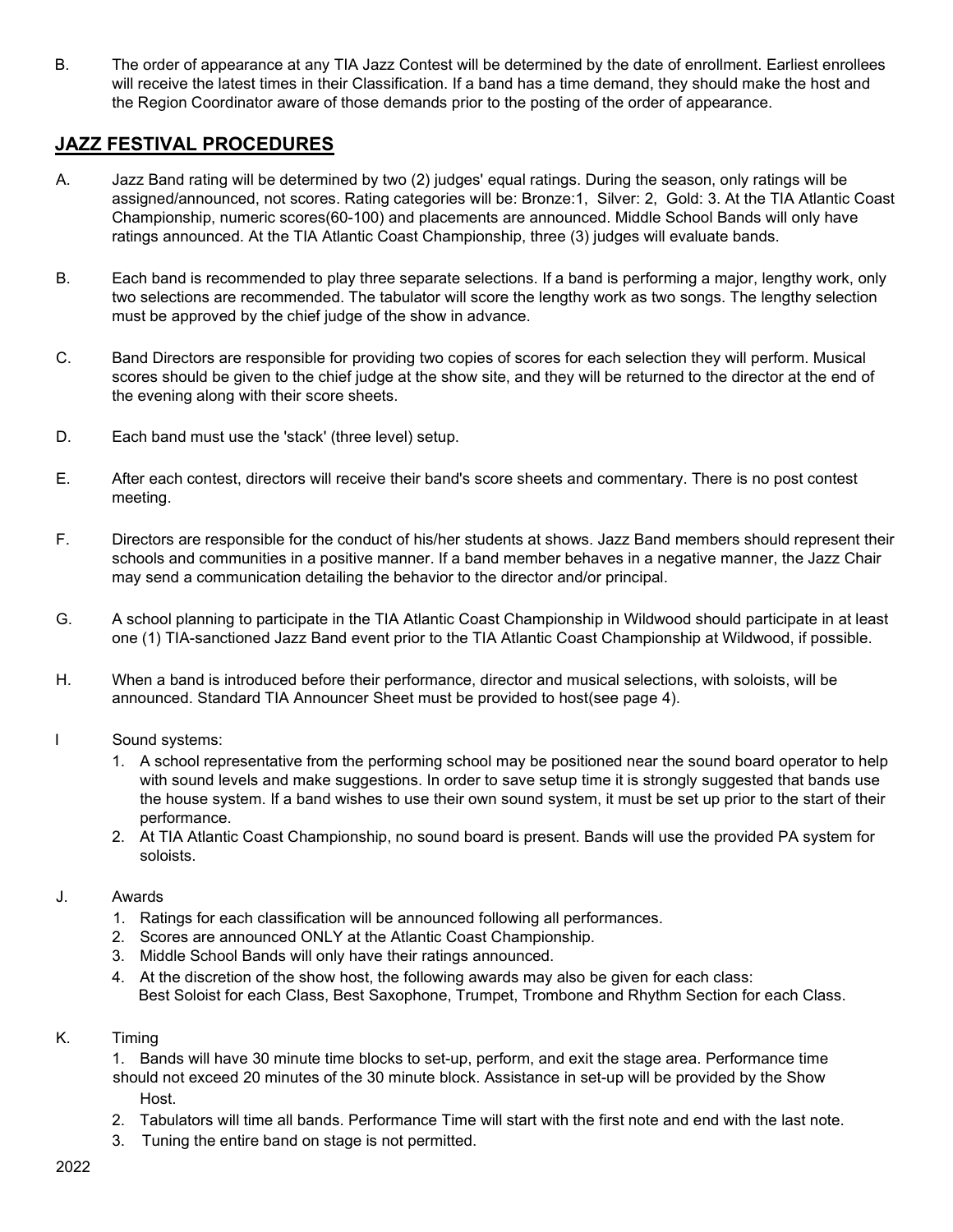L. Warm-up - a band is permitted to perform a short 1-2 minute warm-up prior to their performance. Directors must make the Chief Judge/Announcer aware of any planned warm-ups prior to the start of the performance.

### **TIA JAZZ BAND ADJUDICATORS**

- A. Only approved NJA Jazz Band judges may adjudicate TIA Jazz shows.
- B. The TIA Jazz Chair, in cooperation with the NJA Judging Coordinator, will select judges for all shows. It is understood that a rotation of judges is the goal of the TIA Jazz Chair.
- C. The NJA Judging Coordinator will assign and notify judges of their show assignments. He/she will also notify the Chief Judge and Region Coordinator of all selected judges.